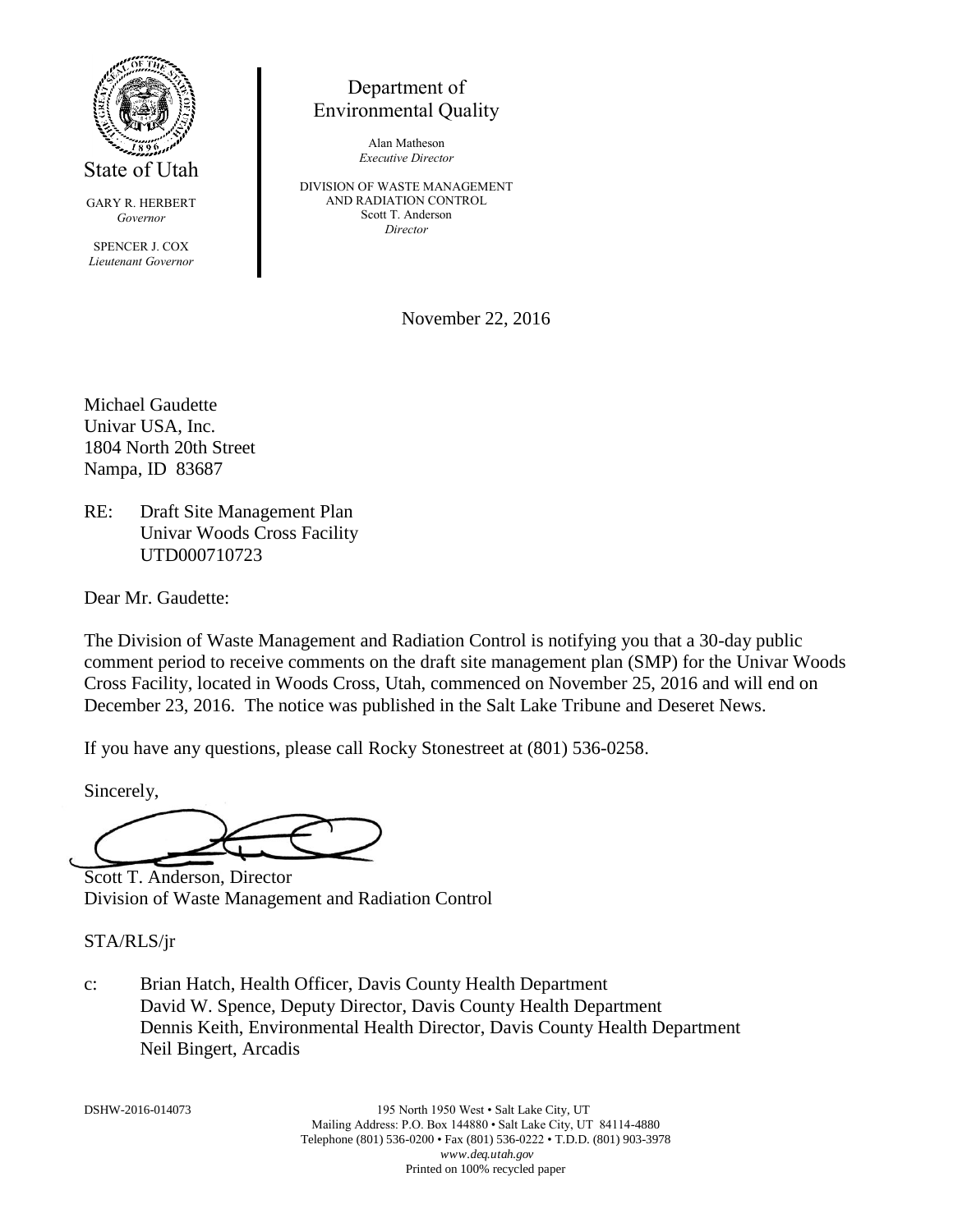

State of Utah

GARY R. HERBERT *Governor*

SPENCER J. COX *Lieutenant Governor*

## Department of Environmental Quality

Alan Matheson *Executive Director*

DIVISION OF WASTE MANAGEMENT AND RADIATION CONTROL Scott T. Anderson *Director*

November 22, 2016

Newspaper Agency Corporation 143 South Main Salt Lake City, UT 84101

EMAIL: naclegal@utahmediagroup.com

RE: NAC Account #9001350993

Dear Sirs:

This email constitutes authorization to publish the attached NOTICE in the Salt Lake Tribune and Deseret News on November 25, 2016.

Please send invoice and affidavit of publication to:

Scott T. Anderson, Director Division of Waste Management and Radiation Control P.O. Box 144880 Salt Lake City, Utah 84114-4880

Attachment: Public Notice

c: Gary Edwards, MS, Health Officer, Salt Lake County Health Dept. Royal DeLegge, MPA, EHS, Environmental Health Director, Salt Lake County Health Dept. Donna Spangler (Email), Carlee Christoffersen (Email), Don Verbica (Email) Facility File, Public Participation File, Alisa Westenskow